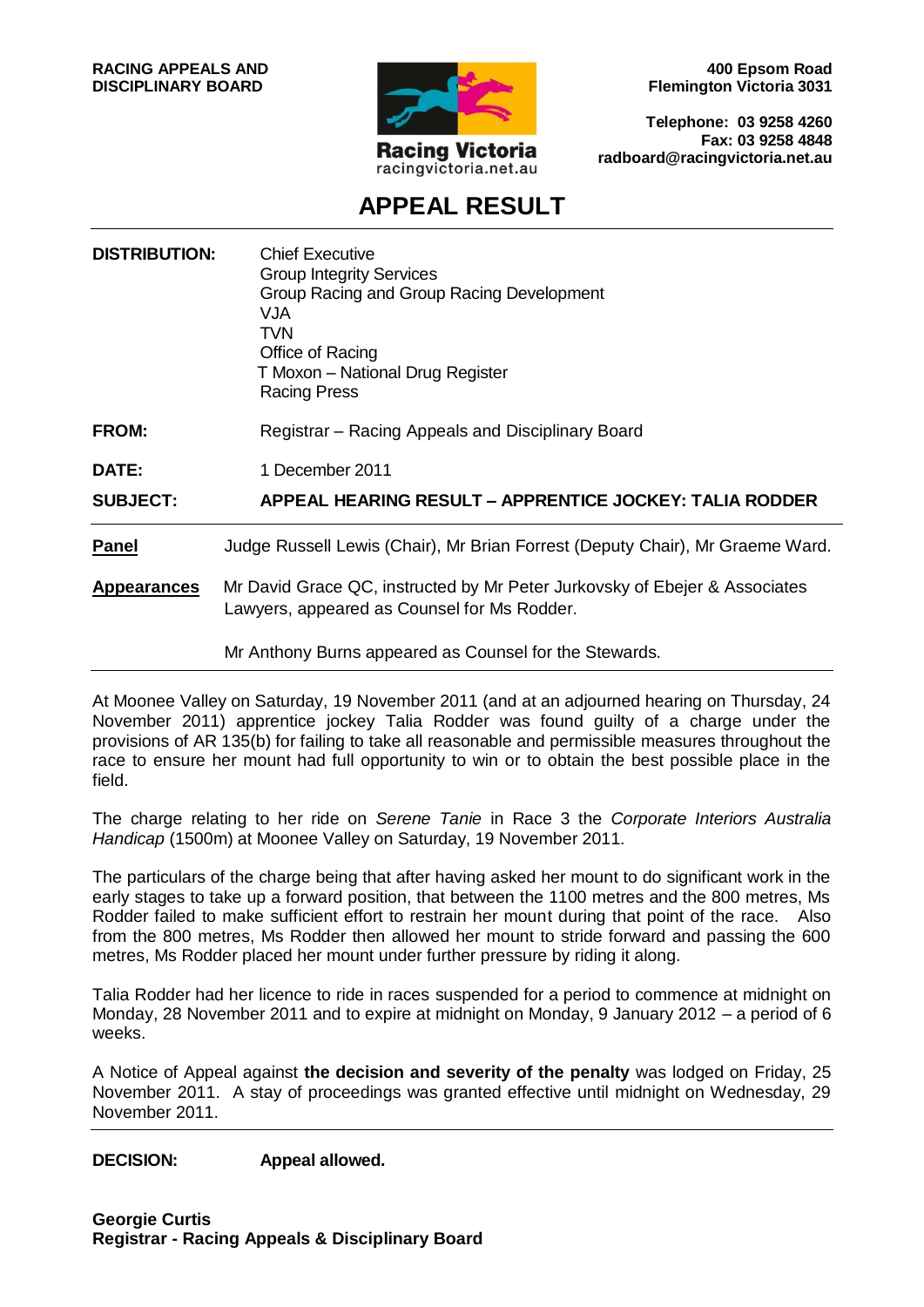# **TRANSCRIPT OF**

## **PROCEEDINGS**

#### **RACING APPEALS AND DISCIPLINARY BOARD**

\_\_\_\_\_\_\_\_\_\_\_\_\_\_\_\_\_\_\_\_\_\_\_\_\_\_\_\_\_\_\_\_\_\_\_\_\_\_\_\_\_\_\_\_\_\_\_\_\_\_\_\_\_\_\_\_\_\_\_\_\_\_\_

**HIS HONOUR JUDGE R.P.L. LEWIS, Chairman MR B. FORREST, Deputy Chairman MR G. WARD**

#### **EXTRACT OF PROCEEDINGS**

#### **DECISION**

### **IN THE MATTER OF THE CORPORATE INTERIORS AUSTRALIA HANDICAP OVER 1500 METRES AT MOONEE VALLEY ON 19/11/11**

### **APPRENTICE JOCKEY: TALIA RODDER**

#### **MELBOURNE**

#### **THURSDAY, 1 DECEMBER 2011**

MR A. BURNS appeared on behalf of the RVL Stewards

MR D. GRACE QC, with MR P. JURKOVSKY (instructed by Ebejer and Associates) appeared on behalf of the Appellant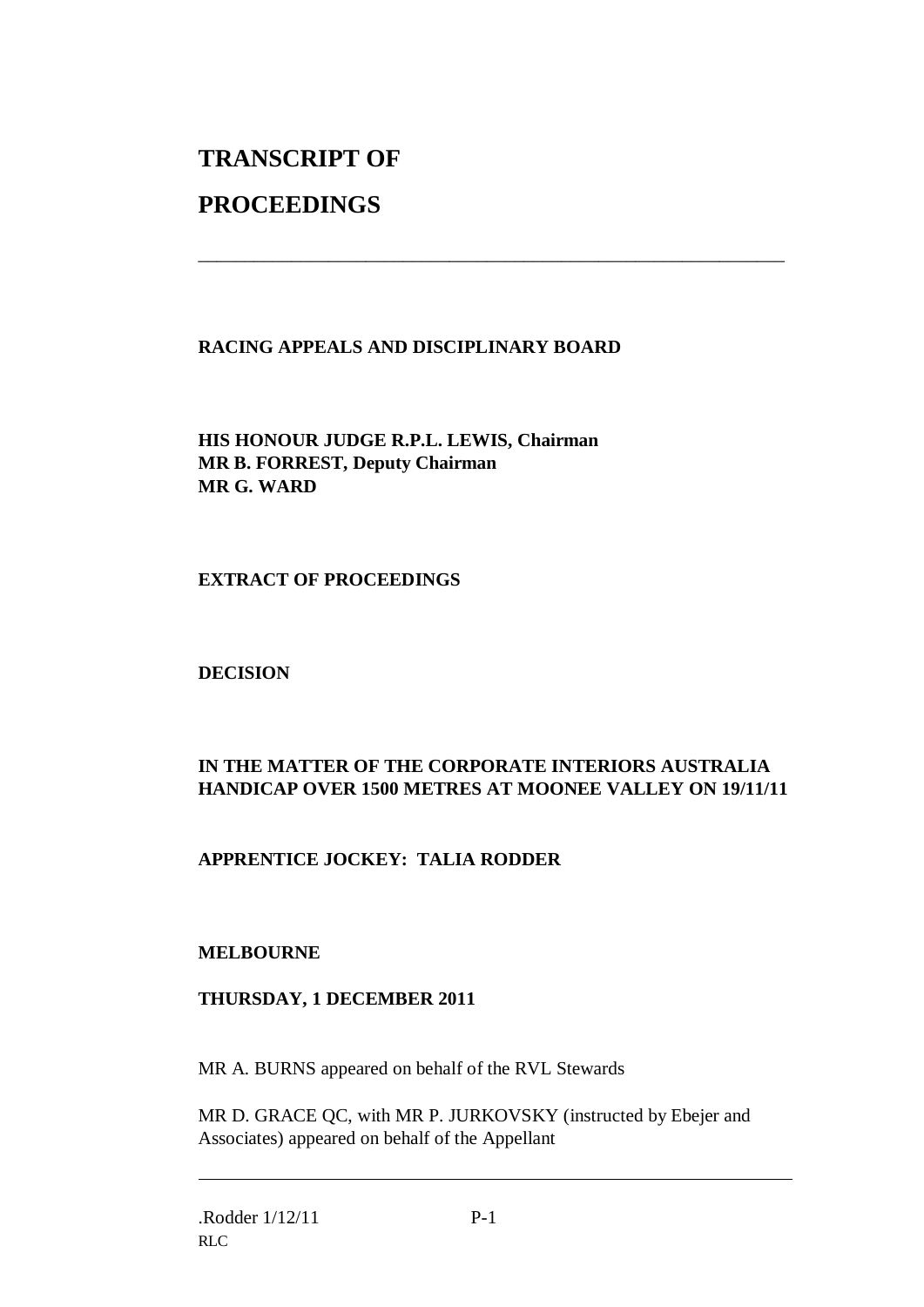CHAIRMAN: On Thursday, 24 November 2011, Talia Rodder was found guilty by Racing Victoria Ltd Stewards of a charge laid under Australian Rule of Racing 135(b). The rule is in the following terms:

*The rider of every horse shall take all reasonable and permissible measures throughout the race to ensure that his horse is given full opportunity to win or to obtain the best possible place in the field.*

Details of the charge were as follows: on Saturday, 19 November 2011 at Moonee Valley that Talia Rodder, as the rider of Serene Tanie in the Corporate Interiors Australia Handicap over 1500 metres, having asked her mount to do significant work in the early stages to take up a forward position, failed to make sufficient effort to restrain her mount between the 1100 metres and the 800 metres and/or from the 800 metres allowed her mount to stride forward, and/or passing the 600 metres, placed her mount under further pressure by riding it along. In respect of any or all of the above particulars, Talia Rodder failed to take all reasonable and permissible measures throughout the race to ensure her mount was given full opportunity to win or obtain the best possible place in the field.

Talia Rodder has now appealed to the Racing Appeals and Disciplinary Board against the conviction and the penalty imposed by the Stewards, the penalty being a suspension of six weeks commencing at midnight, 28 November 2011, and expiring at midnight, Monday, 9 January 2012. A stay of proceedings was granted until midnight, 29 November.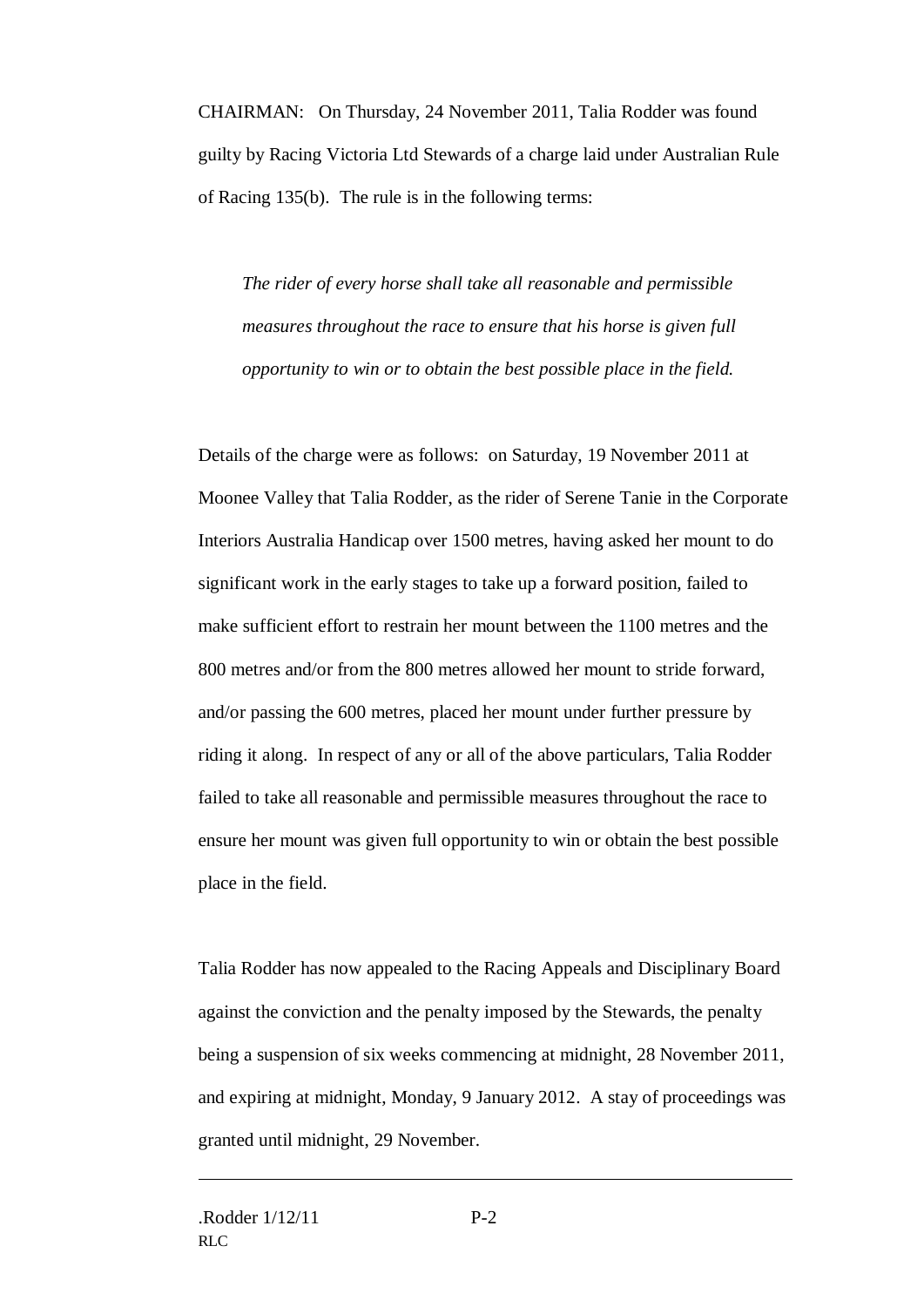The onus is on the Stewards to prove that the Appellant has been in breach of the rule. The Appellant is, in the circumstances, required to give an explanation for her actions. However, the onus always remains with the Stewards. This is a serious offence. The standard of proof is that referred to in the well-known High Court case of Briginshaw v Briginshaw (1938) CLR 336. The standard is on the balance of probabilities. However, the Board must have a reasonable degree of satisfaction that the charge has been proved. It is not a matter of mechanical comparison between competing views. Matters which the Board must take into consideration include the seriousness of the allegation and the gravity of the consequences flowing from the particular finding.

The rule imposes an objective standard of care. The standard of care takes into account, amongst other things, the views and the explanations of the rider and the views and opinions of the Stewards. A mere error of judgment is not a sufficient basis for a finding that the rule has been breached. The rider's conduct must be culpable, in the sense that, objectively judged, it is found to be blameworthy.

Putting the issue in context, the Board must be comfortably satisfied that in the circumstances which existed and viewed objectively, the manner in which Talia Rodder rode her mount and the degree of control which she exercised over her mount in the stages of the race specified in the charge fell well short of what would be reasonably expected of a rider in her position. Accordingly, not only is the Board required to consider the evidence given at this appeal but it must consider the circumstances as they existed on the day.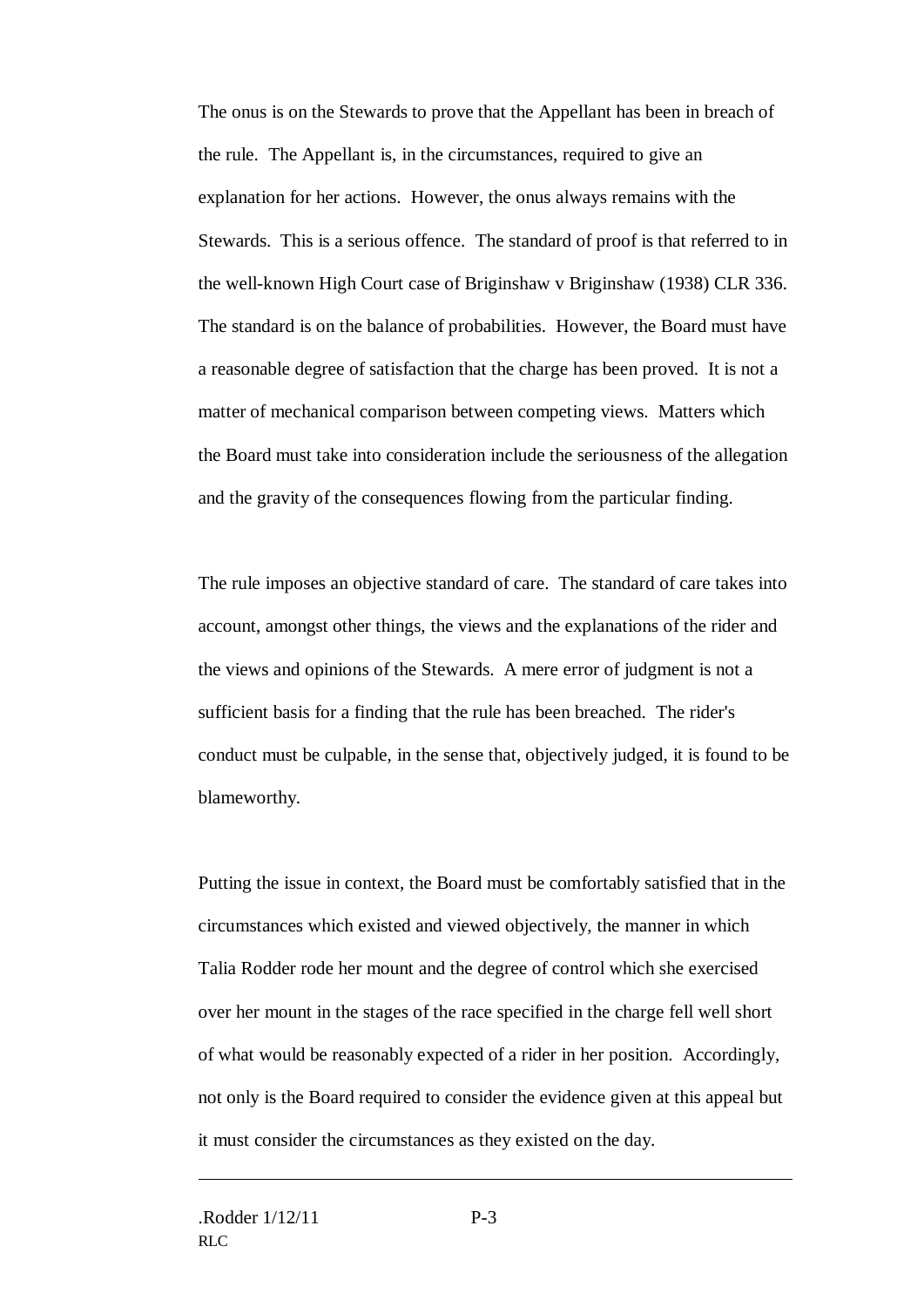Talia Rodder is aged 28 years and is a mature-age apprentice. She has ridden for five and a half years and completes her apprenticeship in February 2012. She has ridden 120 winners, mainly in Western Australia and Tasmania, where she was leading apprentice in 2010-2011. She had not ridden Serene Tanie before. Serene Tanie, who was eligible for a 62-class race, was a four-year-old mare carrying 50 kilograms in an 82-banded race for mares. She carried three kilograms under the minimum. The race was won by her stablemate, Maquina, which carried one kilogram under the minimum. Serene Tanie firmed in the betting from \$17 to \$15. Maquina eased from \$4.20 to \$4.60. It was a wide betting race, the favourite being Limerock at \$4.40. Another horse of relevance is Saint Angers which carried 57 kilograms after the claim of 1.5 kilos for Jake Noonan. The record shows that Serene Tanie was an on-pace runner, often led, and if held up, overraced.

Pre-race instructions were given by the trainer, Mr Robert Laing, to Talia Rodder. They are set out in page 2 of the transcript at line 10:

*MR LAING: I said, "It's drawn wide." I said, "Don't be in a hurry to lead," because it generally leads. Sat second the other day; the start before here, led by a big margin with Boothy on it, drew wide. I said, "Don't use her all up in one hit, come across gradually." I said, "If you're second into the first corner, good." I said, "With your light weight, down the side," I said, "try and roll away and you might get a break on 'em."*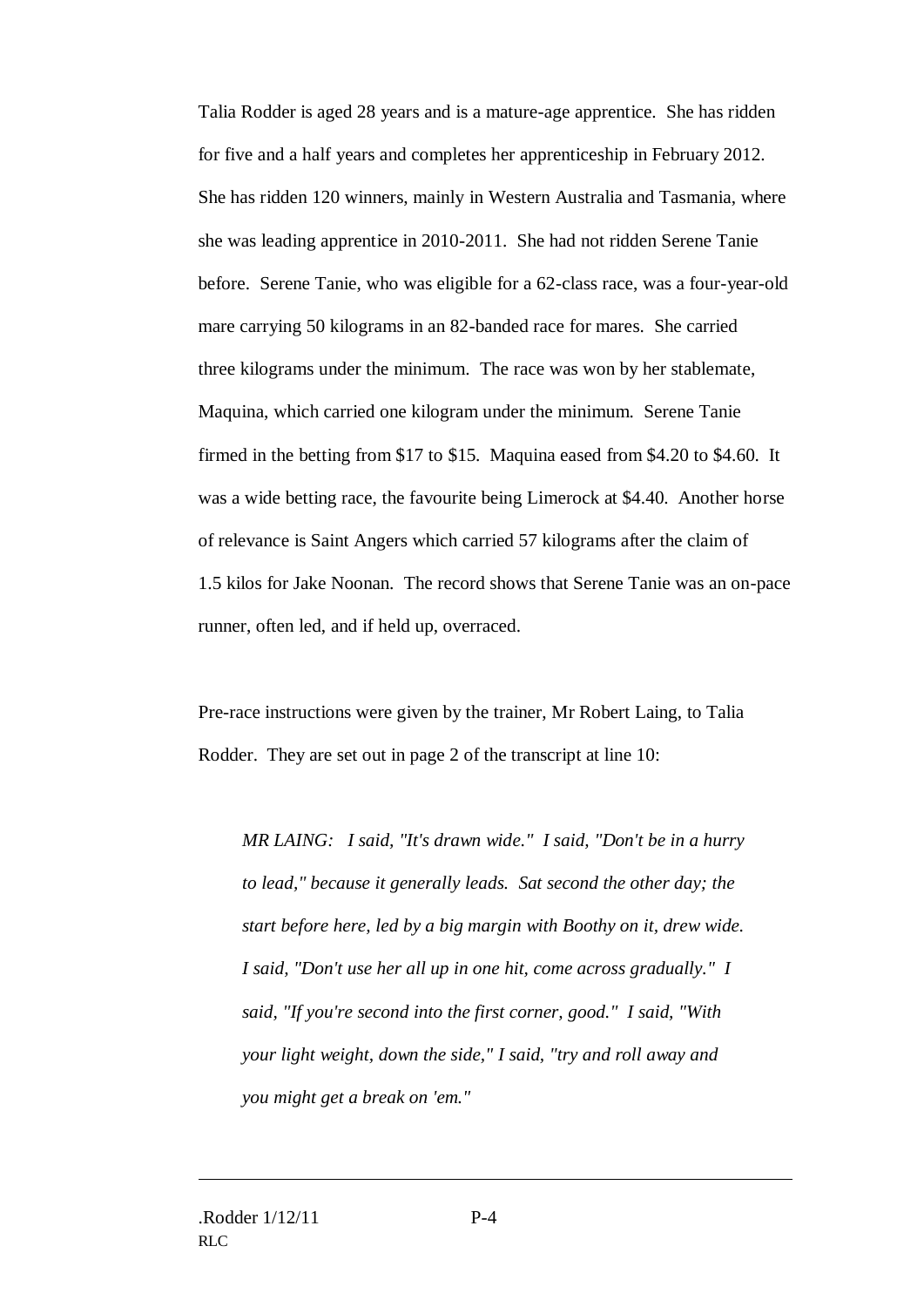The Stewards' case: the Appellant could have and should have done more to settle her mount between the 1100 and 800, rather than go on and, as it was put by the chairman, "eyeball the other horse", referring to Saint Angers. Further, between the 800 and 600, the Appellant could have and should have steadied her mount in order to keep something in reserve. Further, rather than conserve the horse's energy, the Appellant put pressure on her mount from the 600. In short, the Appellant gave her mount little or no chance of obtaining the best possible place in the field. The sectional times confirmed just how inept and incompetent the ride was. The first 1000 metres was run in 59.8 and the first 800 in 47.3.

The Stewards rejected the Appellant's explanation that she simply made an error of judgment. The Appellant's case is that she puts it that her riding was purely an error of judgment. She freely admitted that she was not satisfied with the way she rode the horse. She made her error of judgment in relation to pace.

There is no doubt that the Appellant rode a poor race. There is abundant evidence to support that conclusion: the Appellant's own admission, the sectional times, the observations of the Stewards, the films which were presented and trainer Laing's opinion. In relation to the latter's opinion, the Board agrees that the Appellant and Jake Noonan, both apprentice riders, showed lack of judgment by going too quickly in the race.